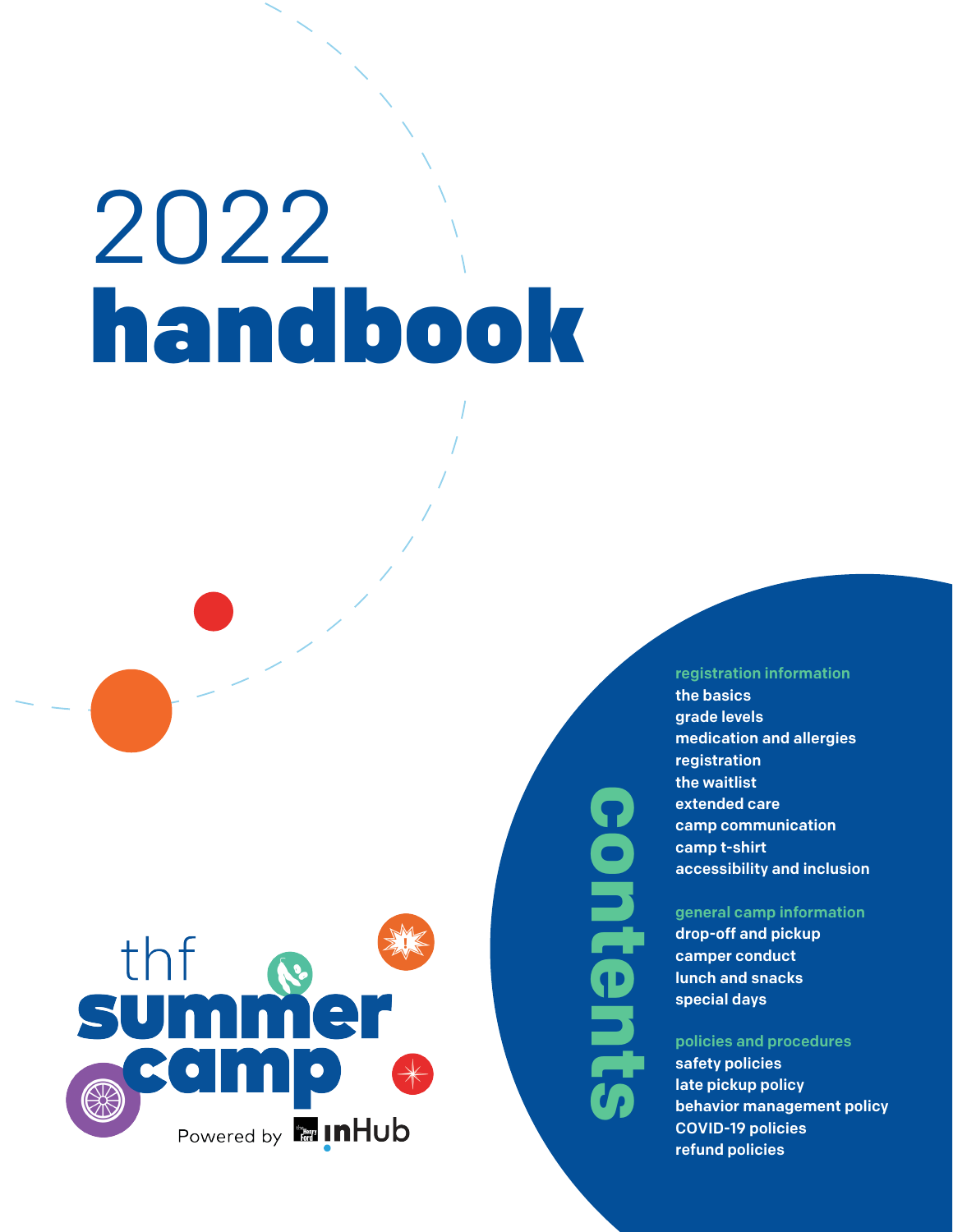# <span id="page-1-1"></span><span id="page-1-0"></span>**registration information**

# **the basics**

- The Henry Ford Summer Camps **run Monday, June 27 through Friday, August 12**. Camps are not offered the week of July 4.
- Each day begins at 9 a.m. (with drop-off beginning at 8:30 a.m.) and ends at 4 p.m. Extended care options are available.
- Sessions are offered for children entering grades 2-5 in fall 2022.
- Camps range in size from 16-18 children, with a goal of maintaining a camper-to-counselor ratio of 8:1.
- Camp sessions are one-week long (Monday-Friday). We strongly advise registering for one week of camp only, as sessions are repeated throughout the summer.
- Campers provide their own transportation to The Henry Ford. The supervised drop-off and pickup location will be provided in the informational email you will receive after registration.
- Sessions include a supervised brown bag lunch hour.
- If your child requires special accommodation, please email summercamp@thf.org.
- Camp programming is subject to change.
- Due to the ongoing nature of the COVID-19 pandemic, all campers and adults are required to wear masks during indoor camp activities and anytime an appropriate social distance cannot be maintained.

## **grade levels**

Each session carries a grade level and is appropriate only for campers entering those designated grades in fall 2022. Grade requirements are determined around the developmental, academic and physical considerations of children in a specific age range. It is important

that all participants attend the camp for their grade level to get the most out of the experience.

# **medication and allergies**

Camp staff is not allowed to administer any medication; all medication must be self-administered (with the exception of EpiPens).

If your camper needs medication throughout the week, please notify camp staff by email at summercamp@thf.org.

Please note that The Henry Ford Summer Camps are NOT nut-free. Camp staff does their best to accommodate allergies, but we do not restrict any foods. Please be sure to list any allergies in your registration materials. Staff will make sure your camper's counselors are informed.

Camp staff is first aid/CPR certified.

# **registration**

All registration is online and uses your THF login. To ensure you have the best experience, consider creating a THF login prior to registration (members will use their THF membership login). Registration includes information you will need to provide and waivers you will need to sign. We recognize that your information is sensitive; it will not be shared with anyone outside of camp staff.

## information you will need to provide

## emergency contacts

• Names and phone numbers of two emergency contacts.

## approved pick-up list

- Names of three adults who are authorized to pick up your child.
- There also is room to include the name of any adult who is NOT authorized to pick up your child.

## friend requests

- One friend request is allowed.
- If your child has a friend who is also registering for the same week and camp level and they wish to be in the same group, please include their information here.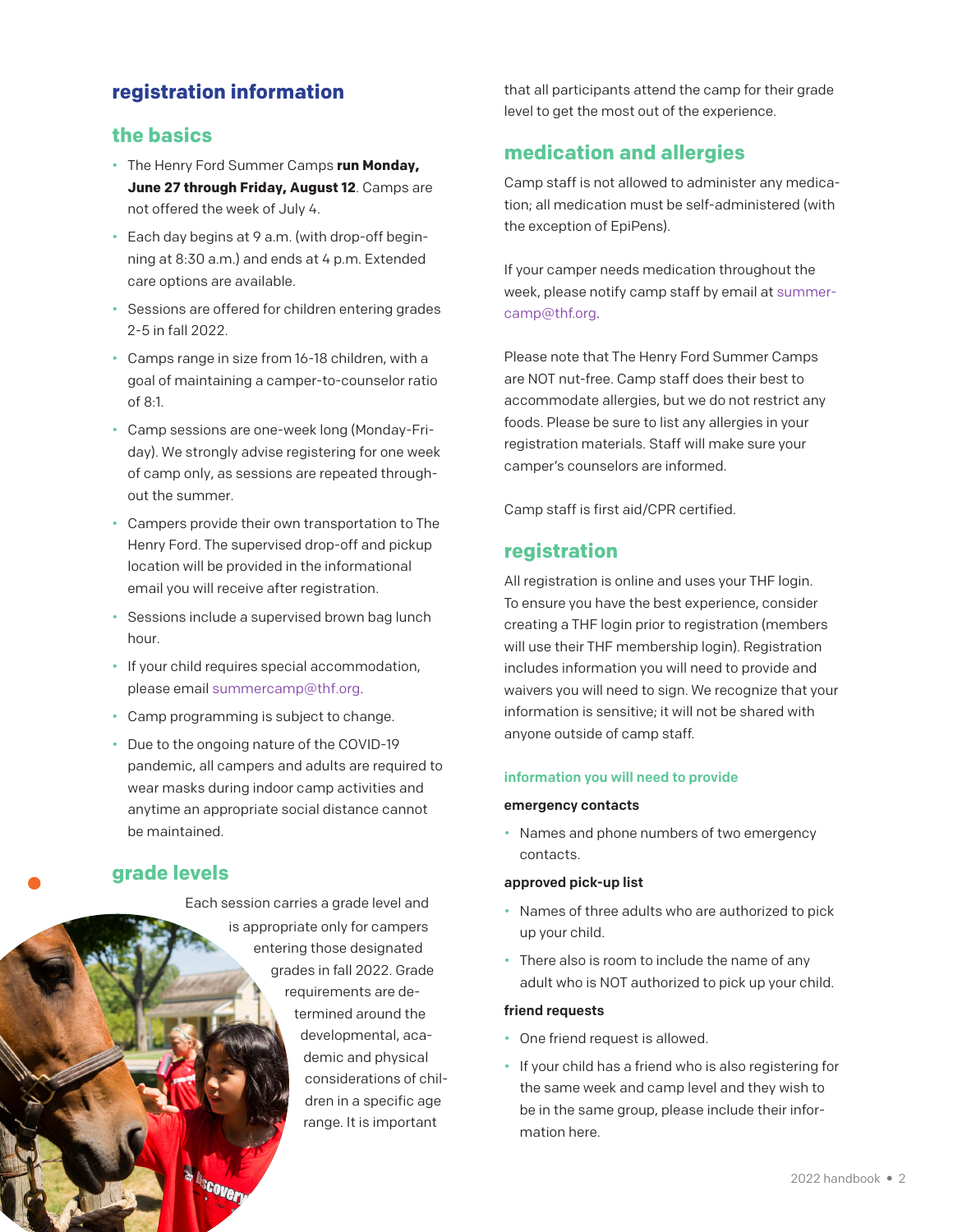#### <span id="page-2-1"></span>list of medications taken regularly

- Including name, dosage and purpose
- <span id="page-2-0"></span>• If medication needs to be brought to camp, please email camp staff at summercamp@thf.org.

#### list of allergies and/or dietary restrictions

## accessibility accommodations

• So that we are able to provide the best experience possible, please share any accessibility accommodations by emailing summercamp@thf.org.

#### waivers you will need to sign at registration

#### medical waiver

## <span id="page-2-2"></span>treatment authorization

- Vaccination Waiver
- Liability Waiver

#### photo permission – optional

## COVID-19 waiver

Your registration will not be complete without this information.

## **the waitlist**

If the camp you would like to register for is sold out, you can add yourself to the waitlist online. Additional sessions may be created to accommodate additional campers, depending on staff and resource availability.

If a space becomes available, you will receive an email with a registration code that is ONLY active for 24 hours. If you do not secure your space in 24 hours, the space will be offered to the next child on the waitlist.

# **extended care**

#### morning

• Drop off campers early to enjoy supervised play, crafts, games and a light snack. Morning extended care runs from 7 a.m. to 9 a.m. Campers are brought to their respective camps by staff. Campers are welcome to bring their own breakfast. Morning extended care is only for children registered for The Henry Ford Summer Camps. Adults must bring campers to the morning care location to sign in daily. Participants register for

one-week sessions; prorating is not available.

• The morning extended care fee is \$60 per week per camper.

#### evening

- Following a day at camp, participants enjoy supervised activities, along with outside playtime (weather permitting). The evening extended care program runs from 4 p.m. to 6 p.m. A snack is provided. Adults must sign out their camper daily. Participants register for one-week sessions; prorating is not available.
- The evening extended care fee is \$60 per week per camper.

## **camp communication**

An informational packet will be emailed three weeks prior to the first day of your camp session. Your preferred email address and phone number are required in the registration process. If you do not receive this packet three weeks before your camp, please email summercamp@thf.org. This packet will include:

- A welcome letter.
- Documentation to be completed before camp.
- Camp Culture guidelines.
- Updated COVID-19 policies.
- Pickup card that is required for anyone who picks up your camper.
- The Wednesday Spirit Day theme.

## **camp t-shirt**

Two summer camp T-shirts are included in the registration fee. T-shirts will be passed out at check-in on the first day of each camp session. We ask that your camper wear their T-shirt each day during camp. This allows counselors, camp staff, security and museum/village staff to easily identify your camper. Available sizes range from youth XS to adult XL. Be sure to include the correct T-shirt size when you register; campers will be given only the recorded size.

## **accessibility and inclusion**

At The Henry Ford Summer Camps, we welcome children, families and staff of all cultures, religions,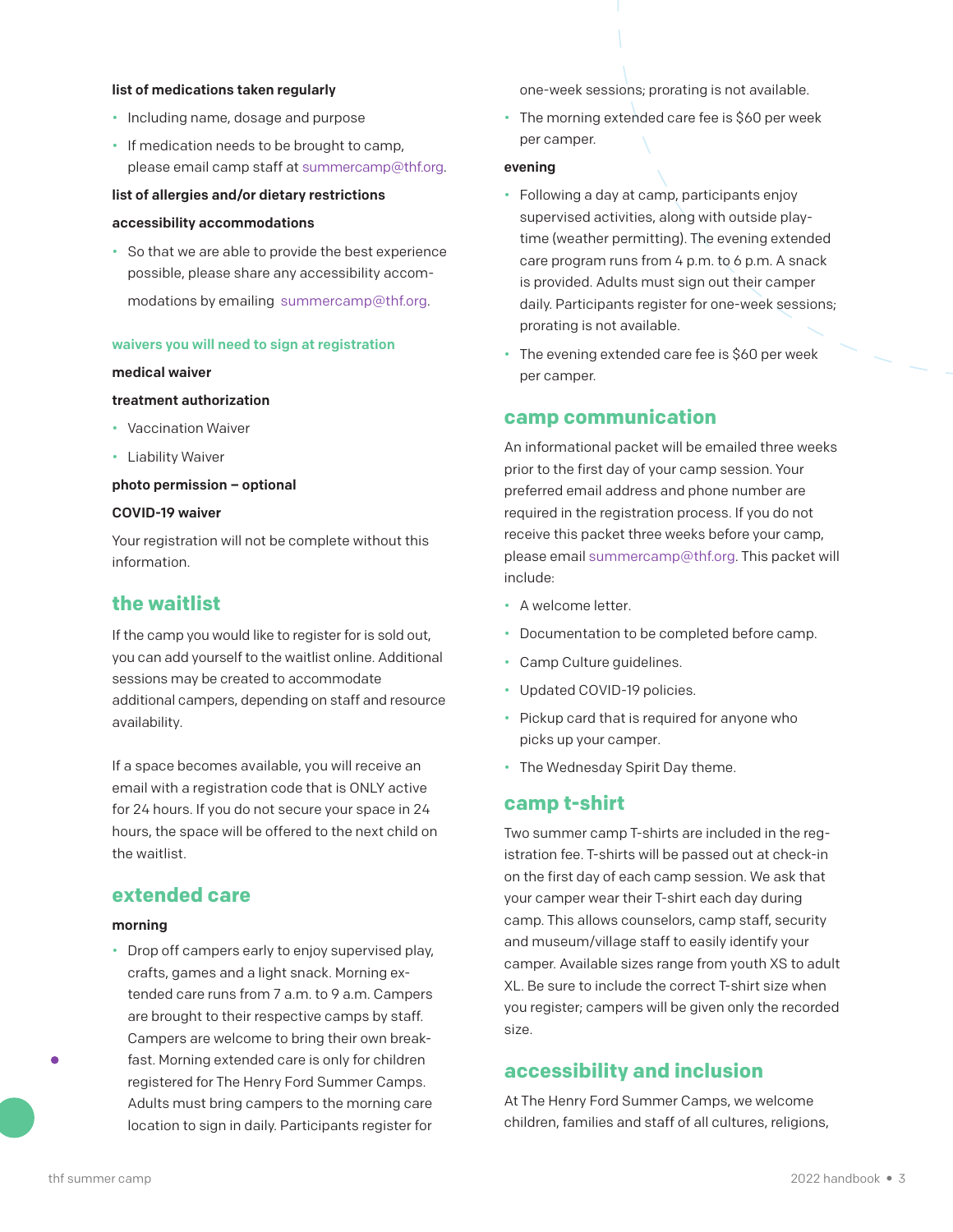<span id="page-3-1"></span>sexual orientation and gender identification, family constructs and abilities. We do not tolerate aggression, violence or bullying. We strive to create a fun and educational environment that is respectful, engaging and safe for all of our children. In order to best serve each child, we encourage you to list any physical, cognitive, emotional or learning needs, or anything else you would like us to know, in your registration materials so we can provide an accessible experience for all. This aligns with our principles of learning powered by perspective, learning applied to the real world and learning shared equitably by all.

# <span id="page-3-0"></span>**general camp information**

# **drop-off and pickup**

Each day begins at 9 a.m. (with drop-off beginning at 8:30 a.m.) and ends at 4 p.m. Extended care options are available.

At drop-off, each camper will need to be signed into camp. The adult will also need to verify that the child is not exhibiting any symptoms of COVID-19.

During registration, you will be required to provide names of adults designated to pick up your child from camp. Before a camper can be released, adults picking up are required to show a pickup slip (provided in the information packet email) to security when entering the gate and a photo ID to be cross-referenced with the approved pickup list.

## **camper conduct**

We expect all campers to practice physical and emotional safety; to respect others, including fellow campers, counselors and camp staff; and to follow rules outlined on the first day of camp.

In your information packet, you will receive a Camp Culture guideline document. Please review this with your child in the weeks leading up to their camp session.

## rules of camp

The Henry Ford summer camp staff will implement the following rules to keep staff and children attending camp safe:

- Stay within adult supervision.
- No foul language, bullying or name calling.
- Respect the property of others and The Henry Ford.
- Be courteous and respectful to others.

## when do we call you

- When a camper exhibits any signs related to COVID-19 or registers a temperature.
- When a camper is too ill to continue with the activities.
- When a camper has lice.
- When a camper is not adhering to the THF Summer Camps Code of Conduct and the situation has not been resolved with warnings or supervised time away from the group.
- When a camper exhibits unsafe behaviors in the classroom or venues.
- When a camper is physically or verbally hurtful to counselors, staff or fellow campers.
- When you are late picking up your camper from camp or extended care.

## what to bring

Campers should come to camp with the following:

- Good shoes for walking no flip-flops.
- Clothes appropriate for the weather, playing outside and doing crafts. Camp T-shirts are strongly encouraged so THF staff can identify your camper.
- Brown bag lunch, two additional snacks and a drink.
- Water bottle.
- Backpack; it will be carried with them on days when they cannot return to the classroom for lunch.
- Face mask that covers nose and mouth and an extra mask in their backpacks should the first one break.
- Hand sanitizer, if a certain brand is preferred.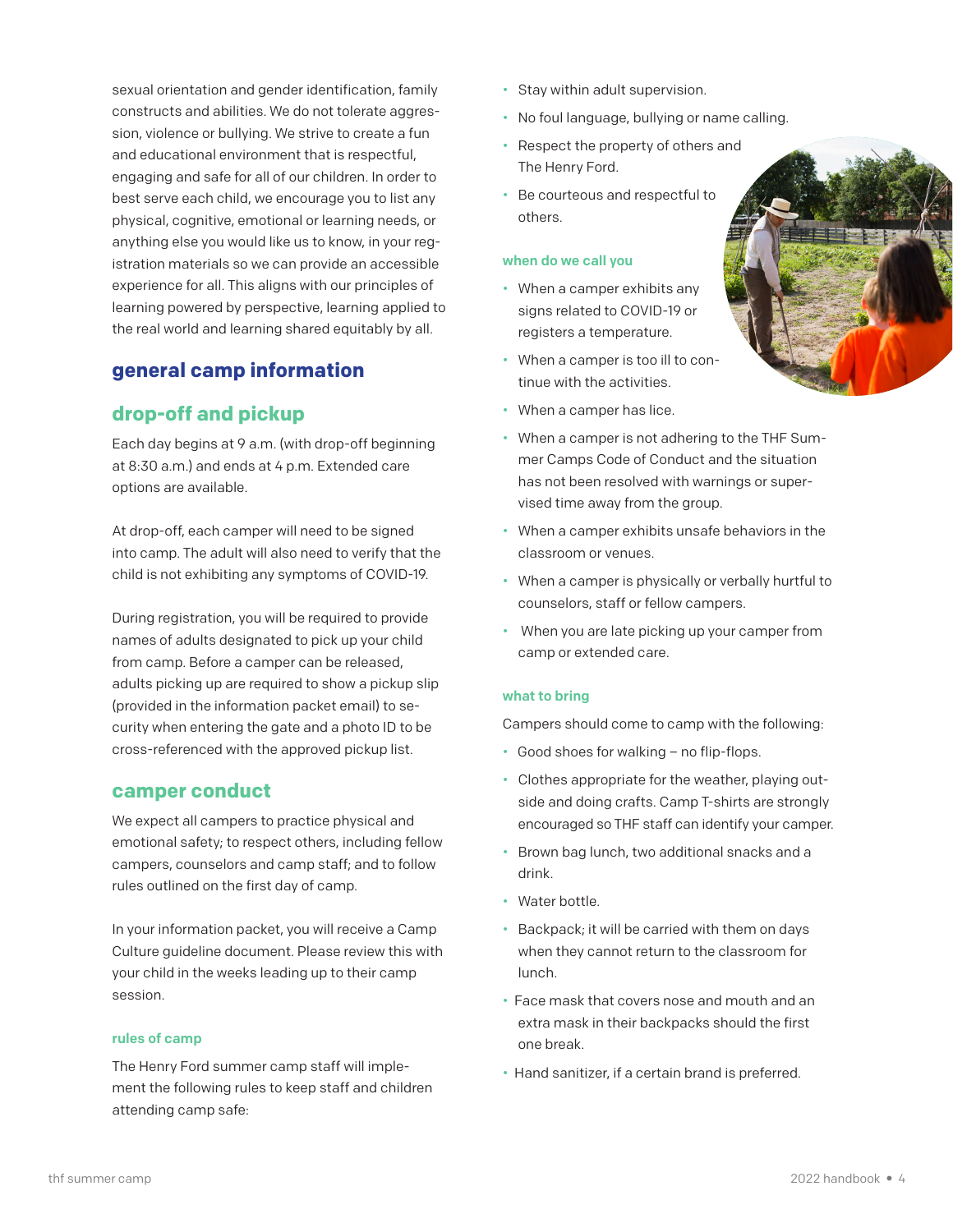<span id="page-4-2"></span><span id="page-4-1"></span><span id="page-4-0"></span>PLEASE NOTE:

- All items brought to camp should be labeled with your child's name. Please check lost and found on Friday afternoon.
- Parents/guardians are responsible for applying the first layer of sunscreen prior to morning dropoff. The Henry Ford Summer Camps staff do not provide or apply sunscreen.
- Use of electronic devices is not allowed during the camp day. They may be used during extended care or lunch with counselor permission.

## **lunch and snacks**

Lunch locations vary by day based on camp schedules. On days campers cannot return to the classroom for lunch, they will be expected to carry their lunches in their backpacks. Generally, campers will eat between noon and 1 p.m.

Campers should bring their own brown bag lunch; we do not provide food for campers.

- Campers do not have access to vending machines, refrigerators or microwaves, and campers are not permitted to purchase food.
- Please also ensure campers come to camp with a water bottle every day.

Camps will take a morning and/or afternoon snack break, so please pack extra snacks.

• Each camp will go to the custard stand once during camp. Alternatives are available for those with allergies and dietary restrictions.

## **special days**

## wednesday spirit day

• Every Wednesday, we offer special lunchtime activities related to a weekly theme. Campers, counselors and staff are encouraged to dress up. This is not a mandatory activity but is fun for everyone.

#### closing camp celebration

• Parents/guardians are welcome to attend the Friday closing celebration to view their child's artwork, projects or performance. Counselors will provide notices with details during the session.

# **Policies and Procedures**

## **safety policies**

#### emergency response

The Henry Ford Summer Camps will follow all policies outlined in The Henry Ford Emergency Response Plan. If you have specific questions, please email summercamp@thf.org.

### child abuse prevention

The Henry Ford Summer Camps will follow the rule of three – meaning campers will not be alone with an adult. Campers will be with or within eyesight of one adult and another camper or two adults.

### camper pickup

During registration, you will be required to provide names of adults designated to pick up your child from camp. Before a camper can be released, adults picking up children are required to show a pickup slip (provided in information packet email) to security when entering the gate and present a photo ID to be cross-referenced with the approved pickup list.

# **late pickup policy**

If you know you may be running late, please contact summer camp staff via phone or email to give us notice and an anticipated pickup time. Late charges may incur if you are late without contacting summer camp staff. Please consider weather and traffic conditions and plan an alternative if you are unable to pick up your child promptly. If you are running late and a parent/guardian has not been in contact with camp staff within 10 minutes past pickup, the following protocols will be followed:

#### not enrolled in extended care

- 1. 10 minutes past pickup, camp staff will begin calling emergency contacts.
- 2. If an adult is more than 15 minutes late, the camper will be enrolled in extended care for a charge of \$60. Extended care will then be available for the rest of the week.

#### enrolled in extended care

1. 10 minutes past pickup, camp staff will begin calling emergency contacts.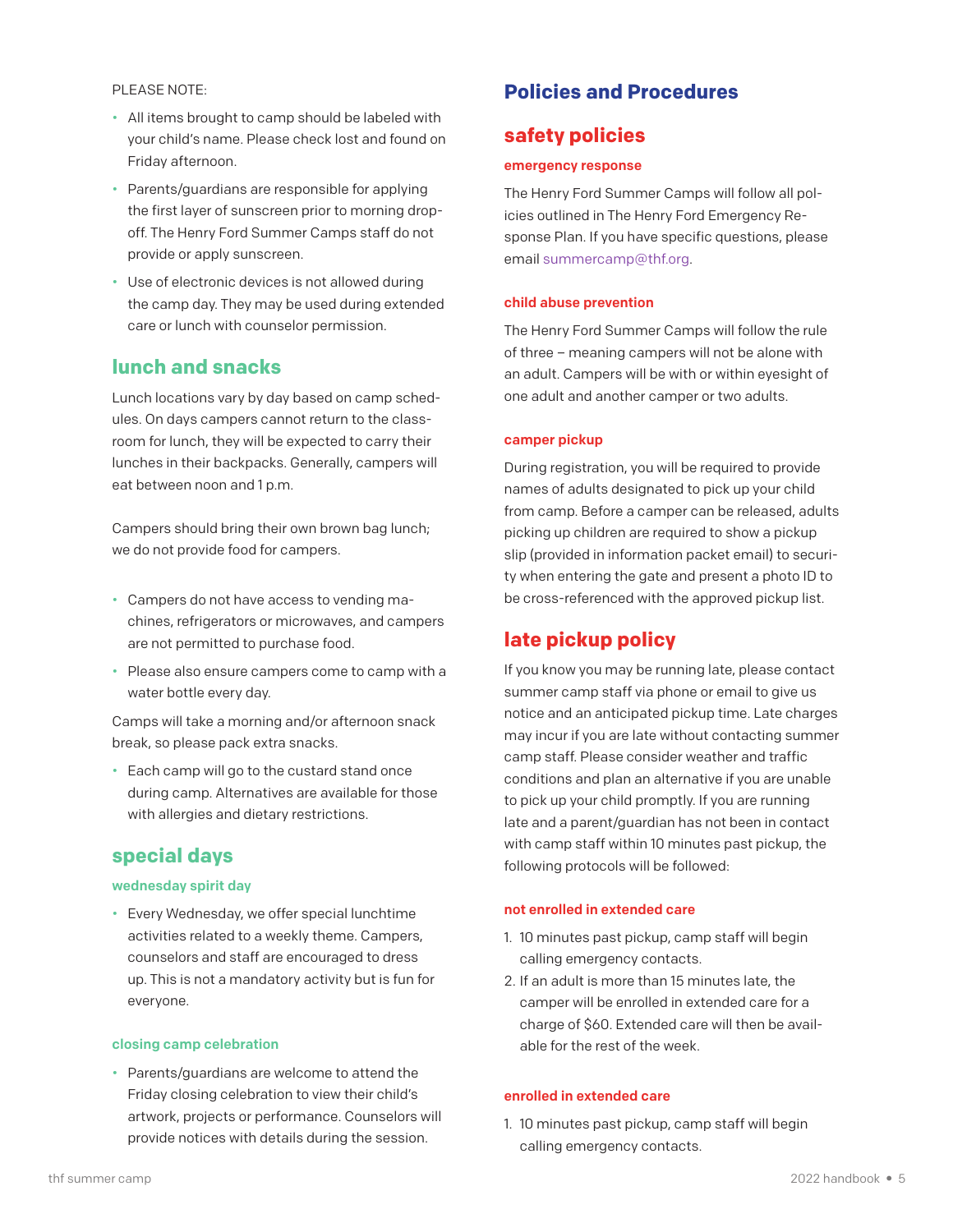<span id="page-5-0"></span>2. After 30 minutes of no contact with a parent/ guardian about a pickup time, staff may call police.

# **behavior management policy**

The Henry Ford Summer Camps rules are established for safety and to ensure that we have a common standard of behavior. Each counselor is expected to take the following steps to redirect behavior throughout camp if an issue may arise:

- 1. A staff member will give verbal warning to the child.
- 2. The child will have quiet time supervised by an adult.
- 3. The child will have a conference with camp leadership. When this happens, we will make sure parents/guardians are aware of the issue during pickup at the end of the day or through a phone call to the home during camp, depending on the severity of the issue.
- 4. A conference will be called with the program manager and parent/guardian.

If a situation should arise in which a camper is unable to follow the rules, acts in a manner that makes it impossible for the group to function normally, or displays behavior that jeopardizes the health and safety of an individual or the camp, The Henry Ford reserves the right to remove the camper from the session and will not allow a refund, partial or otherwise.

## rules of camp

The Henry Ford summer camp staff will implement the following rules to keep staff and campers safe:

- Stay within adult supervision.
- No foul language, bullying or name calling.
- Respect the property of others and The Henry Ford.
- Be courteous and respectful to others .

# **COVID-19 policies**

The following guidelines are based on policies and guidelines from the CDC and Wayne County Health and are subject to change.

Parents/guardians are required to verify campers are free of the following symptoms each day at drop-off:

- Fever (>100.4°F) or chills
- Cough.
- Shortness of breath or difficulty breathing.
- Fatigue.
- Muscle or body aches.
- Headache.
- New loss of taste or smell.
- Sore throat.
- Congestion or runny nose.
- Nausea or vomiting.
- Diarrhea.

## mask policy

The following mask policy applies to all campers, staff and adults attending camp activities (ie. dropoff, pickup) regardless of vaccination status. Parents/guardians will receive an email with the current transmission status and masking requirement the Friday before each camp session.

- Low Green: Campers and staff are not required to wear masks at the Low level of risk. Campers and staff may continue to wear a mask based on personal preference.
- Medium Yellow: Campers and staff are not required to wear masks at the medium level of risk, however, campers and staff should: Consider wearing masks indoors and testing in advance of interactions if a close contact or relative is at high risk of severe disease, and, if immunocompromised, talk to a doctor about whether masking or other precautions are necessary.
- High Orange: Campers and staff are required, at the High level of risk, to wear a well-fitting mask indoors regardless of vaccination status, except while eating or drinking.

if a camper, staff member, or adult is exhibiting symptoms at any level of risk, they will be given a mask.